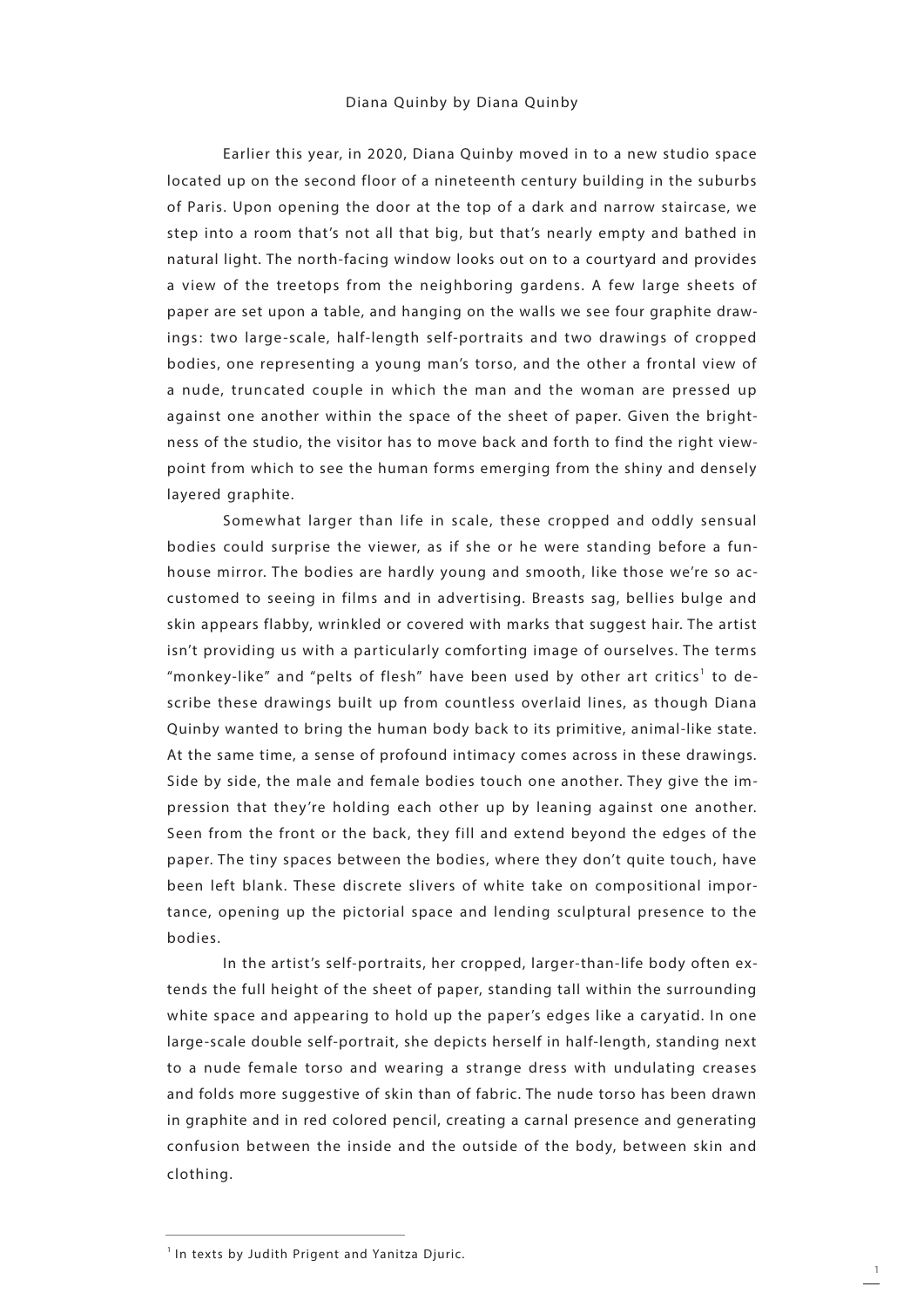From one self-portrait to the next, the artist's head and likeness are not always represented the same way. Her gaze, which is sometimes severe, almost as if she were provoking the viewer into a staring contest, conveys both the intensity of the drawing process and the uncompromising confrontation with the self. For the past fifteen years, self-portraiture has in fact been at the heart of Diana Quinby's artistic practice. She explains that this desire to draw herself, to literally probe herself through line, came to her while pregnant with her second child in 2005. Using neither a mirror nor photographs, she began to draw herself by looking down at what she could see of her body, from her chest to her feet. Standing nude before her sheet of paper, pencil in hand, she transcribed her fragmented vision of her temporarily deformed body. Hence the many "headless" self-portraits that would follow in years to come. Intrigued by these initial experimental drawings in which she attempted to "take into account", as she says, her experience of pregnancy, she subsequently "allowed" herself to use a mirror and, later on, after the birth of her son, to use photographs to further explore motherhood in drawing.

In the years that followed, this new direction in self-representation gained in breadth and scope: the artist began drawing herself, in graphite and larger than life, with other members of her family, most notably with her husband and adolescent daughter. In these works, she probes intimacy, attempting to express emotion and a state of being through figuration and mark-making. The choice of large-scale formats is significative, especially in that Diana Quinby, since her arrival in France in the early 1990's, has always worked in small spaces, such as the corner of a bedroom in her apartment, a "maid's room" up on the top floor of a Parisian building, or the attic of a suburban house. By working on formats as large as possible in these cramped spaces, the artist was able to create her own space, a pictorial space that she could literally inhabit through the investigation of line and gesture. Indeed, her drawings are not so much representations of figures in space as they are investigations into how bodies, and women's bodies in particular, occupy space.

Imposing and confrontational, these bodies take up space and affirm their presence. Neither seductive nor beautiful, they dare to reveal how the body is seen and felt by the artist at the moment her pencil makes contact with the paper. The series of truncated men and women could be seen as a commentary on the equality of the sexes, on the stability of couples, or on perseverance and aging. These couples who turn their backs to us seem to be looking out towards an invisible horizon that remains unknowable to the viewer, and that they must face together. At the same time, these truncated bodies, which are somewhat disturbing and even embarrassing in that they confront us with our own corporeality, can also be seen as composing a kind of landscape, a territory born of line and shades of grey. The multitude of